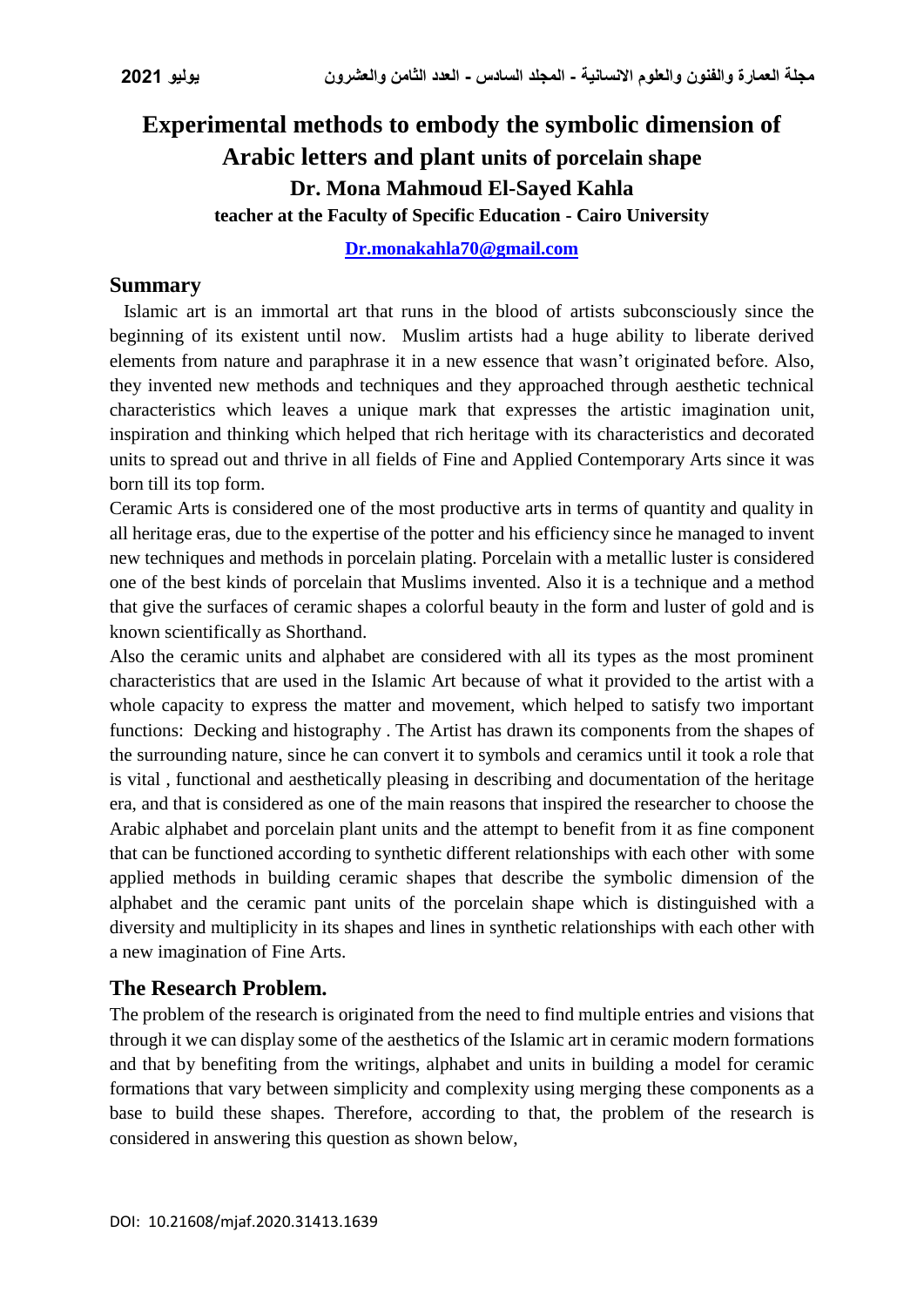How can we benefit from the applied ceramic methods in embodiment of the symbolic dimension of Arabic calligraphy and botanic unit of ceramic shape?

# **The Research Aim:**

The research aim is to show the aesthetic and formulation value underlying in Arabic alphabet and plant units in the Islamic Art, and its development in the process of formulation of ceramic works that help in embodiment of the symbolic aspect to the shape of porcelain, and confirmation on the existence of an important source to inspire applied methods that confirm the revealing of the potential formations and aesthetic functions of the material.

# **Importance of the research:**

The importance of the research is to spot the light on the Arabic alphabet and ceramic units which are considered as one of the formulation and important solutions in the field of ceramics, in order to increase the expressed experience which opens a space to spot the relationship between the expressive thought and technology in the ceramic shape , and confirmation of definitions of flexibility and fluency to the students through stages of building the shape , in addition to , the research cares to revive and study some of the technological ceramics effect on the history of ceramics and the attention to the ingredient of color as an expressive value and confirmation on the symbolic aspect and also the formation dimension in the field of ceramic art.

### **The hypothesis of the research:**

The researcher's hypothesis is that it is possible to merge between two ceramic units, the first one is connected to the alphabet and the second one is connected to the plant ceramics in embodiment of the symbolic dimension of the ceramic shape. Also, it is possible to formulate by applied methods that are used in a limited way as Mud flats called (al patron) that can be applied in achievement of demands of building big shapes with high heights as it helps with the building phase in a limited time and enriches the Stereoscopic modulation.

**Research Boundaries:** The usage of some Arabic letters and plant motifs as main elements in the shape's structure in the Patron way, by the means of self-application of the researcher.

**Research methodology:** the researcher follows the descriptive analytical method to study the theoretical side and experimental method in doing self-applications.

**Firstly: Theoretical framework:** identifying Arabic letters and plant motifs and its importance formally, identifying the symbolic dimension and the importance of experimental ways used in this research.

**Secondly: Applied framework** is done through choosing application goals, and doing necessary designs – executing work – and finishing jobs and its burning.

**Research terms: Experimental ways:** it is the executing steps that the artist chooses and follows to reach what he wants to achieve with what fits and topic quality.

**Symbolic Dimension:** the inspiration with its total meaning that adds to the artistic work spiritual values in addition to the abstract representation of thoughts and leaning toward simplification and abstraction and attention to content.

**Letters and Arabic writings:** it represents the most important plastic element in Islamic arts for what it gave to the Islamic artist of the whole ability of expressing the motion and mass.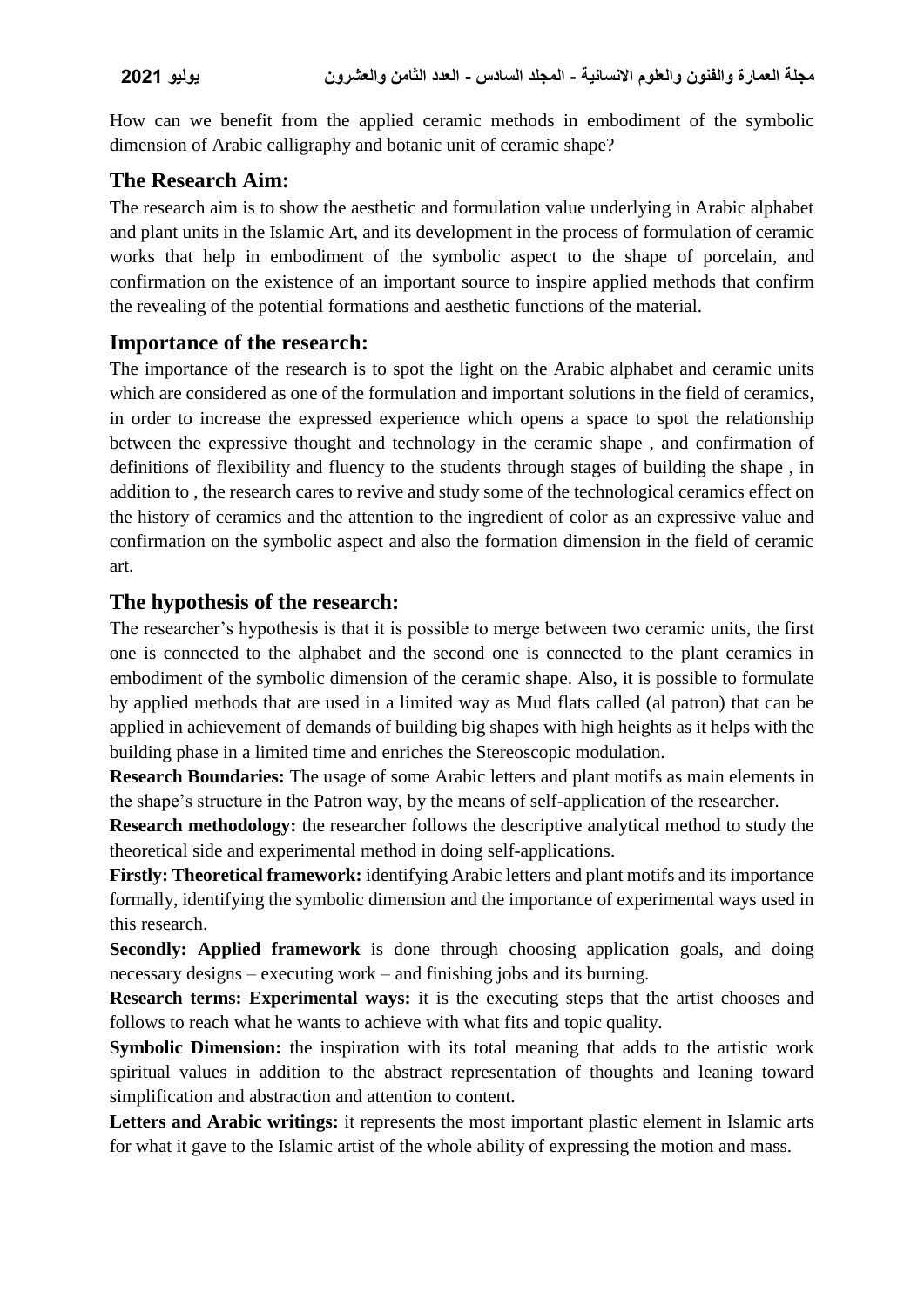**Shorthand:** it is the emergence of oxygen from metallic oxide for the metal to show its shine and metallic form.

Firstly: Theoretical framework: Letters and Arabic writings: Arabic writing excel is a formative decorative item that gives the artist the opportunity to express the Aesthetic values that are connected to doctrinal values that helps him/her in designing and executing subjects whether it's basically writings or writing mixed with engineering and plant elements and other elements and that is to highlight the essence of objects, and formative artists throughout history didn't overlook the plastic values of letters but the Arabic calligraphy inspired formative and symbolic sterility which is considered one of the most important traits in this evolution and the Arabic font is distinguished by many various technical entities that convinced artist to include it in their artistic work in a large scale.

Botanic Decorative Units: the plant decorative unit took renewable forms either in its design or position in forming ceramic shapes with confirming its kinesthetic sensory direction in consecutive waves of flexible lines, so for came the choice of the researcher to use plant motifs as aesthetic element within a group of Arabic letters, for what these motifs have of flexibility and to combine the symbolic sensual dimensions with the aesthetic motion.

Symbol: the symbolic dimension is considered a philosophic way to express different ideas by pointing or referring to it and it's an indirect way to express the sensual spiritual aspects and symbolic ones as well as it's the main motivation to create artistic work that gets the attention of the receiver where it works on deepen the thought inside the mind. A symbol is considered one of the connection columns between the artist and the receiver, the connection process succeeds when the artist chooses the symbols starting from its implicit connotations and its ability to transfer the meaning.

Dimensions: 74x37x14.

The **letter: gh**)غين )Symbolic dimension: persistence, stability, length.

#### **The structure of the decorative shape:**

Decorative forming with a clear structure by using hand forming plates filled with grook for the strength of the shape and the researcher took care of the formative structural between parts in the stability of the base and growth of the structure in abstraction upwards and the usage of properties of the formative clay to express the symbolic dimension of the work.

The flexibility of the lines had a role in creating a case of motion specifically in the place of putting the decorative unit and its convenience with building the artwork which confirmed the feeling of the shape and its emergence from static form to a greater form.

Variation of flexible lines enriches the artwork in formative and expressive changes.

Emerging the decorative unit with structural design to artwork in this form led to achievement of the shape in this form which contains what it means.

The work specialized with forming colored different relationships resulted from the mix in interaction with the color of Aswan original clay.

The formative values like proportion and fit are shown between parts of the decorative shape with a constant rhythm which achieved connection between mass and color.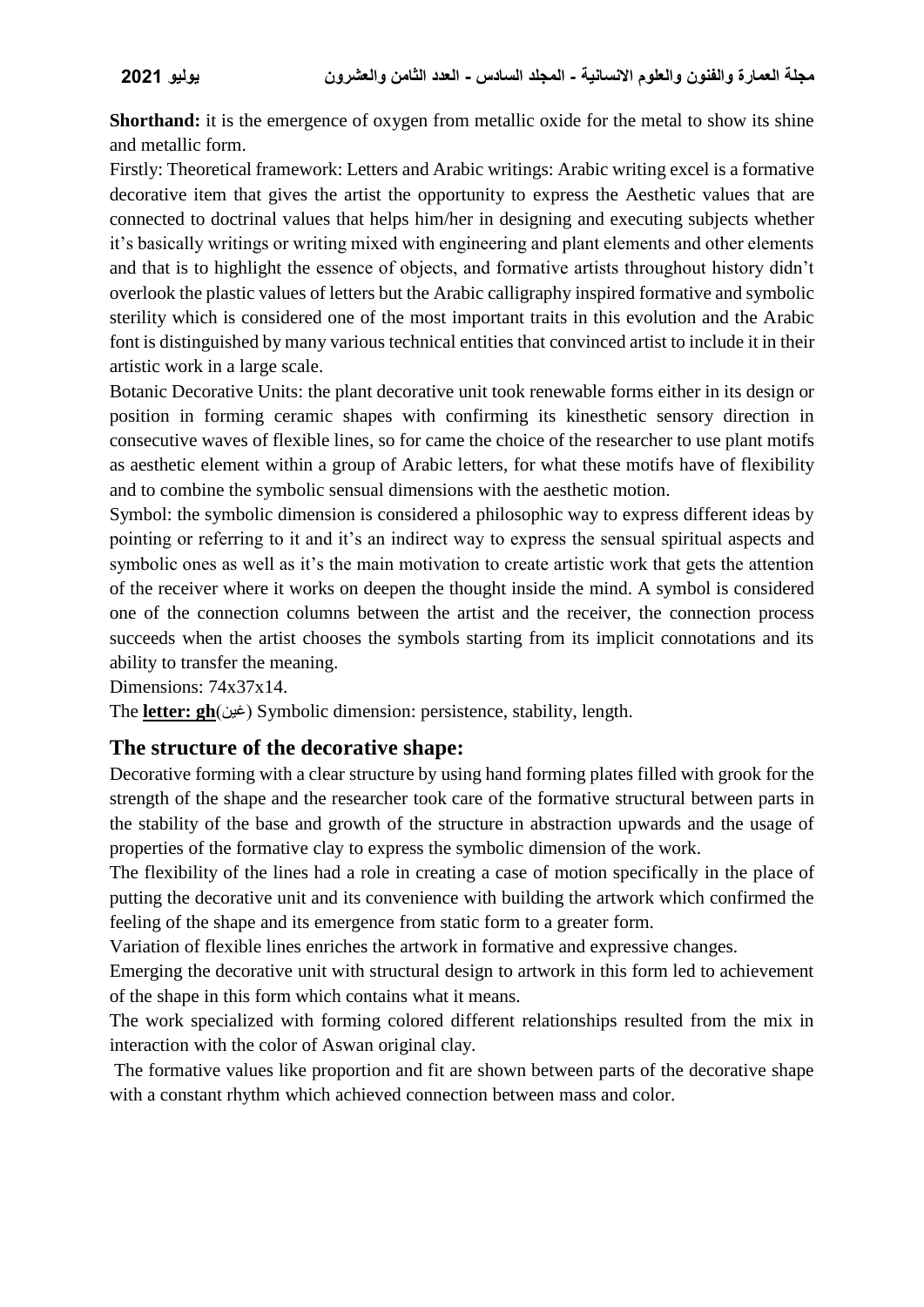

**letter: (y)** )ياء)symbolic dimension: slackness and laziness.

### **The structural design of the ceramic shape**:

The work is a new formulation in the researcher's vision of form and content, he emphasized that experimentation in the philosophy of aesthetics of form and fire is a feature of contemporary art.

The varied aesthetic values of the texture were achieved in a mass that was analyzed to appear in a human form that implies laziness and indolence, confirmed by the horizontal construction of the design.

The various cosmetic potentials of the decorative unit emerged and benefited from them in enriching the ceramic shape. Simple lines came, giving the expression a sensual expressive dimension.

• The formative value achieved in the work has affected the expressive side and its expressive content could not have been achieved without resorting to merging with the decorative unit.

The fire of the pit and the reduction of the shape were a big role in the color effects, texture, and character contrast in this way. Color between light and dark on artwork.

The black color space at the base of the figure emphasized the symbolic dimension in this work. **The letter N** )نون)Symbolic dimension: obedience, monologue.

### **The structure of decorative shape:**

The researcher confirmed the symbolic and expressive dimension in forming and building this artwork by choosing the decorative plant unit as an aesthetic element where a relationship is formed and formative visions which contain the meaning and the essence of this work.

The choice of the letter N and its convenience with the decorative unit in structure, and to fill it with expressive sensual feeling in an organic form that expresses obedience and monologue confirmed the direction of the lines' movement.

The confirmation of the unity of the artwork and the connection of its parts with each other by using the plates in the formation.

The shape is balanced and has a strong structure in its decorative quality confirmed the position of the focal point in the middle of the shape.

The flexible curved lines are specialized with sensitive feeling and flexibility confirmed the feeling of nirvana and meditation.

Putting the focal point in the middle of the shape increased the strength of the shape and its balance and confirmed the symbolic dimension.

**letter R**  $(\epsilon)$ ) Symbolic dimension: Kindness and modesty.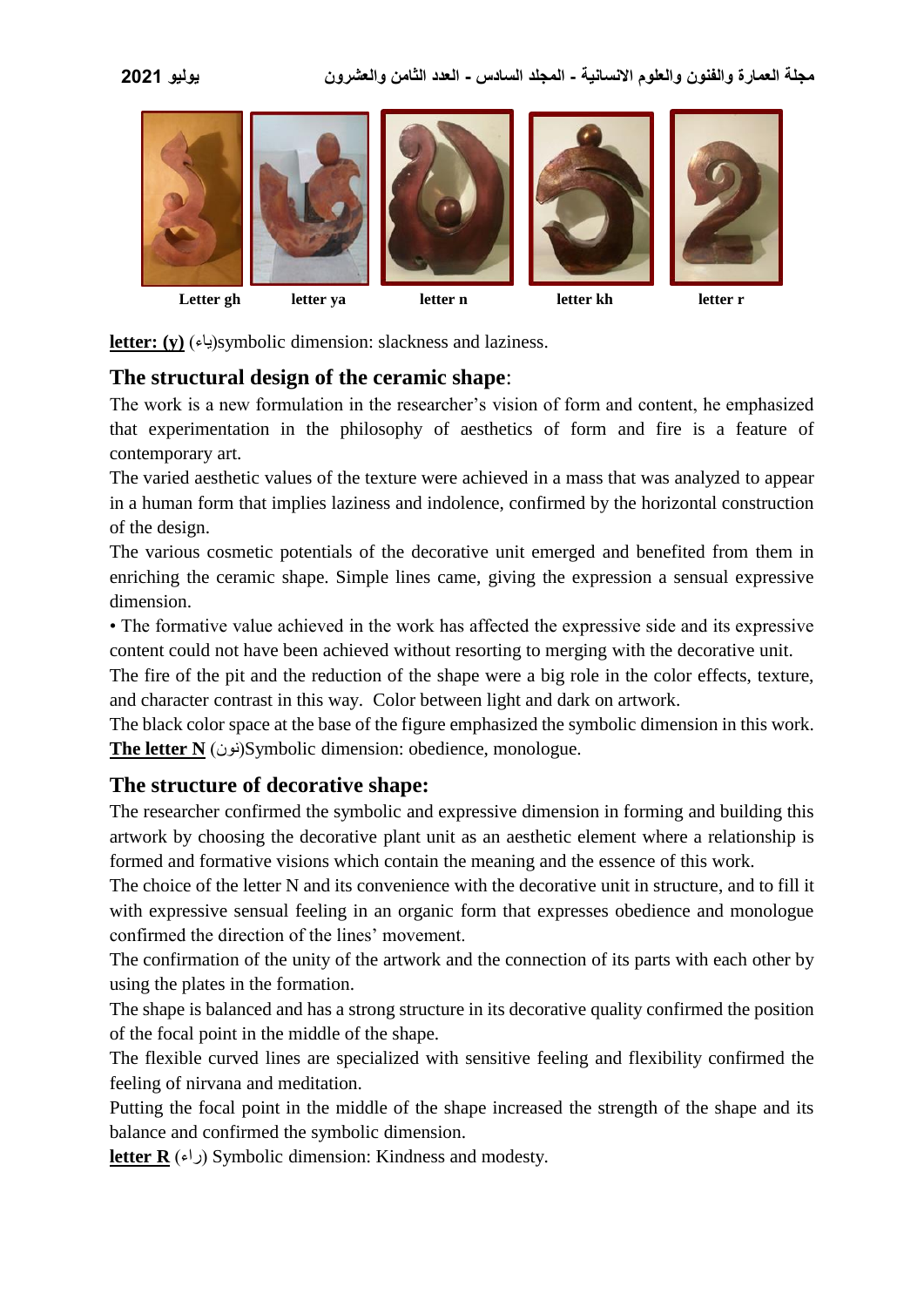### **The structure of ceramic shape:**

In this artistic work the letter is freed from its mixed mission on the surfaces to transform itself to ceramic mass, and appears as a complete artistic work.

The decorative plant unit is a main unit in the structure of the artistic work that reflexes the aesthetics and expressions required to be expressed.

The artistic work carries all the decorative chemical rituals considering the properties of these material and it was either expressive or formative.

The emptiness resulted for the flexible interior and exterior lines of the artistic work expressed a relationship among the parts with each other and confirmed the meaning of modesty and shyness by the motion of the shape.

The color copper effects resulted from the metallic luster on the surface of this work in this form led to the current form of the shape which conclude its meaning so the meaning came connected to the shape.

 **letter: kh(الخاء )**The symbolic dimension: vibration and disperse.

### **The structure of the decorative shape:**

- A decorative form directs flexible organic lines that merge between mechanical rhythm and the organic form.
- Positioning the mass in the highest middle point in the artistic work which added kind of balance to the shape.
- The formative relationships that is mixed with the mass and emptiness produced from formation of the work and how we can use them aesthetically and formatively to do a decorative work that has good qualities that can be shown through the formation and decoration.
- The metallic luster and colorful spots play a role in confirming the expressive mechanical sense to the definition of vibration, disperse and disturbance.

 The exchange of acute lines did a kind of contrast that confirms the value of the mechanical expressive definition to that work.

### **Results and recommendation:**

We can express the symbolic dimension through having the Arabic alphabet and the plant units of the Islamic art through the decorative shapes.

1- The importance of treating the decorative surface through technologies that matches, and the essence confirms the symbolic dimension to these works.

2- The heritage is considered the source of all important sources to a lot of contemporary artists as they inspire some solutions, values and formative syntax.

Using applied methods that are used lightly, and refreshing them, which adds to these shapes colorful influence and values whether formative or expressive.

#### **Recommendation**

1- Concern about the heritage as a source to enrich the decorative works with a contemporary vision that is empty of the Egyptian identity.

2- Going backward to the heritage to benefit from it as it is considered as the main sources that through we can inspire some of formative syntax and artistic values in all fields.